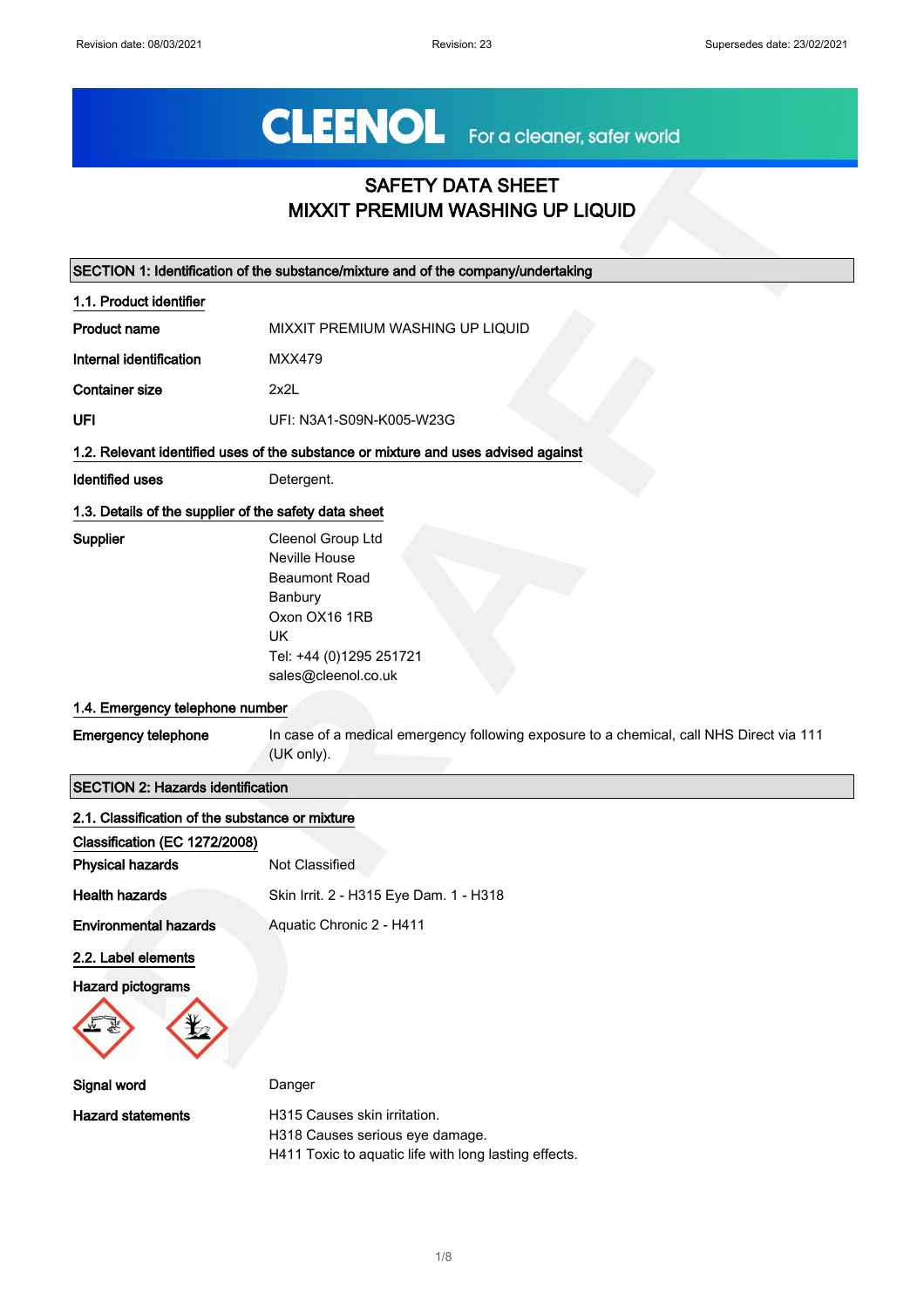| <b>Precautionary statements</b>           | P273 Avoid release to the environment.<br>P280 Wear protective gloves/ protective clothing/ eye protection/ face protection.<br>P302+P352 IF ON SKIN: Wash with plenty of water.<br>P305+P351+P338 IF IN EYES: Rinse cautiously with water for several minutes. Remove<br>contact lenses, if present and easy to do. Continue rinsing.<br>P332+P313 If skin irritation occurs: Get medical advice/ attention.<br>P362+P364 Take off contaminated clothing and wash it before reuse. |
|-------------------------------------------|-------------------------------------------------------------------------------------------------------------------------------------------------------------------------------------------------------------------------------------------------------------------------------------------------------------------------------------------------------------------------------------------------------------------------------------------------------------------------------------|
| Contains                                  | BENZENESULFONIC ACID, 4-C10-13-SEC-ALKYL DERIVS., COMPDS. WITH<br>TRIETHANOLAMINE, AMIDES, C8-18 and C18-UNSATD., N,N-BIS(HYDROXYETHYL),<br>ALCOHOLS, C12-14, ETHOXYLATED, SULFATES, DIETHANOLAMINE                                                                                                                                                                                                                                                                                 |
| Detergent labelling                       | Contains BRONOPOL (INN)                                                                                                                                                                                                                                                                                                                                                                                                                                                             |
| Supplementary precautionary<br>statements | P264 Wash contaminated skin thoroughly after handling.<br>P310 Immediately call a POISON CENTER/ doctor.<br>P321 Specific treatment (see medical advice on this label).<br>P391 Collect spillage.<br>P501 Dispose of contents/ container in accordance with national regulations.                                                                                                                                                                                                   |

### 2.3. Other hazards

# 3.2. Mixtures

| <b>Precautionary statements</b>                                                                            | P273 Avoid release to the environment.<br>P280 Wear protective gloves/ protective clothing/ eye protection/ face protection.<br>P302+P352 IF ON SKIN: Wash with plenty of water.<br>P305+P351+P338 IF IN EYES: Rinse cautiously with water for several minutes. Remove<br>contact lenses, if present and easy to do. Continue rinsing.<br>P332+P313 If skin irritation occurs: Get medical advice/ attention.<br>P362+P364 Take off contaminated clothing and wash it before reuse. |        |
|------------------------------------------------------------------------------------------------------------|-------------------------------------------------------------------------------------------------------------------------------------------------------------------------------------------------------------------------------------------------------------------------------------------------------------------------------------------------------------------------------------------------------------------------------------------------------------------------------------|--------|
| Contains                                                                                                   | BENZENESULFONIC ACID, 4-C10-13-SEC-ALKYL DERIVS., COMPDS. WITH<br>TRIETHANOLAMINE, AMIDES, C8-18 and C18-UNSATD., N,N-BIS(HYDROXYETHYL),<br>ALCOHOLS, C12-14, ETHOXYLATED, SULFATES, DIETHANOLAMINE                                                                                                                                                                                                                                                                                 |        |
| Detergent labelling                                                                                        | Contains BRONOPOL (INN)                                                                                                                                                                                                                                                                                                                                                                                                                                                             |        |
| Supplementary precautionary<br>statements                                                                  | P264 Wash contaminated skin thoroughly after handling.<br>P310 Immediately call a POISON CENTER/ doctor.<br>P321 Specific treatment (see medical advice on this label).<br>P391 Collect spillage.<br>P501 Dispose of contents/ container in accordance with national regulations.                                                                                                                                                                                                   |        |
| 2.3. Other hazards                                                                                         |                                                                                                                                                                                                                                                                                                                                                                                                                                                                                     |        |
| SECTION 3: Composition/information on ingredients                                                          |                                                                                                                                                                                                                                                                                                                                                                                                                                                                                     |        |
| 3.2. Mixtures                                                                                              |                                                                                                                                                                                                                                                                                                                                                                                                                                                                                     |        |
| AMIDES, C8-18 and C18-UNSATD., N,N-<br><b>BIS(HYDROXYETHYL)</b><br>CAS number: -                           | EC number: 931-329-6                                                                                                                                                                                                                                                                                                                                                                                                                                                                | 30-60% |
| Classification<br>Skin Irrit. 2 - H315<br>Eye Dam. 1 - H318<br>Aquatic Chronic 2 - H411                    |                                                                                                                                                                                                                                                                                                                                                                                                                                                                                     |        |
| BENZENESULFONIC ACID, 4-C10-13-SEC-ALKYL<br>DERIVS COMPDS. WITH TRIETHANOLAMINE<br>CAS number: 121617-08-1 |                                                                                                                                                                                                                                                                                                                                                                                                                                                                                     | 30-60% |
| Classification<br>Skin Irrit. 2 - H315<br>Eye Dam. 1 - H318                                                |                                                                                                                                                                                                                                                                                                                                                                                                                                                                                     |        |
| ALCOHOLS, C12-14, ETHOXYLATED, SULFATES                                                                    |                                                                                                                                                                                                                                                                                                                                                                                                                                                                                     | 5-10%  |
| CAS number: 68891-38-3                                                                                     | EC number: 500-234-8                                                                                                                                                                                                                                                                                                                                                                                                                                                                |        |
| Classification<br>Skin Irrit. 2 - H315<br>Eye Dam. 1 - H318<br>Aquatic Chronic 3 - H412                    |                                                                                                                                                                                                                                                                                                                                                                                                                                                                                     |        |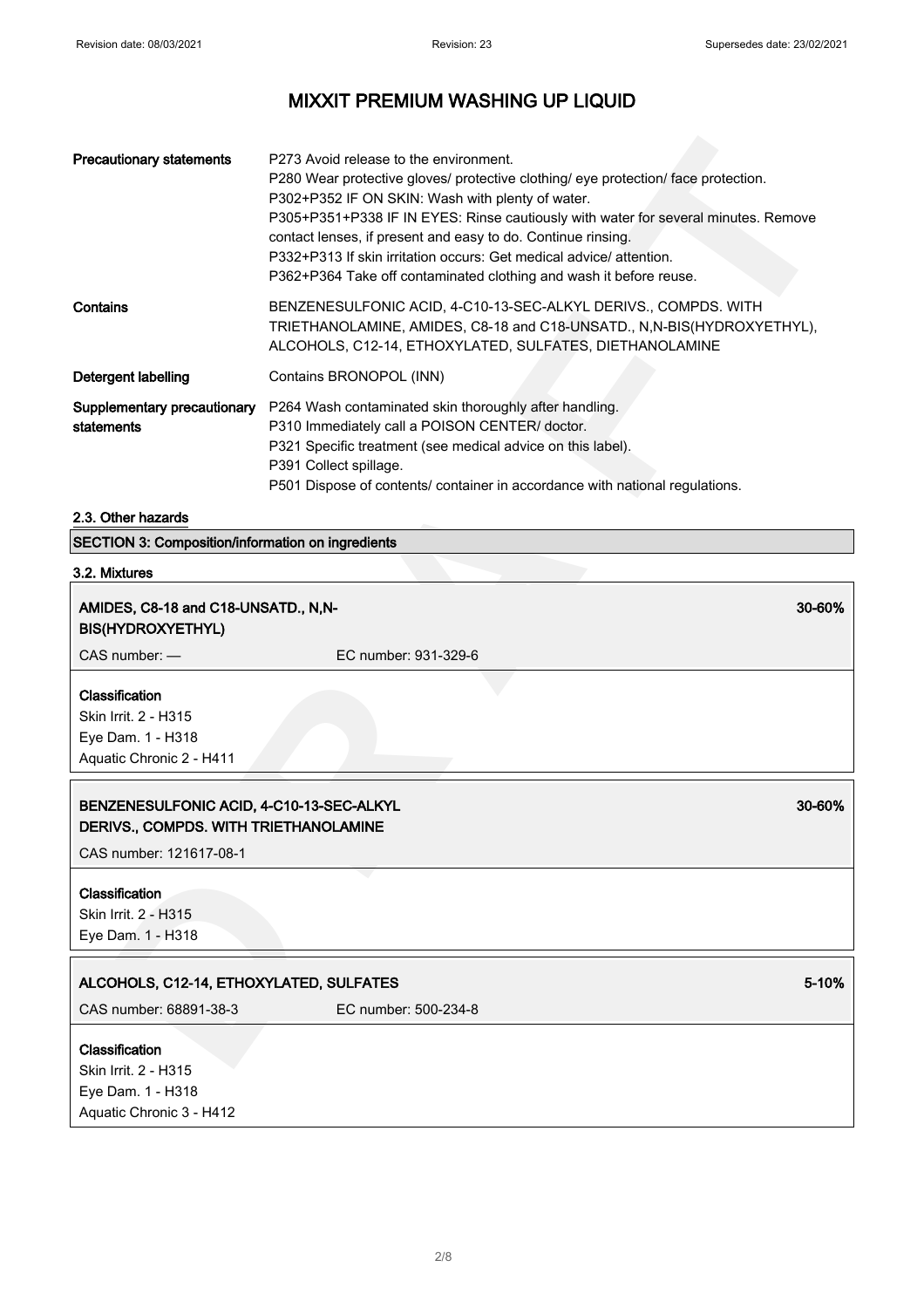| <b>ETHANOL</b>                                                      |                      | $1 - 5%$                                             |
|---------------------------------------------------------------------|----------------------|------------------------------------------------------|
| CAS number: 64-17-5                                                 | EC number: 200-578-6 | REACH registration number: 01-<br>2119457610-43-XXXX |
| Classification                                                      |                      |                                                      |
| Flam. Liq. 2 - H225                                                 |                      |                                                      |
| <b>DIETHANOLAMINE</b>                                               |                      | $1 - 5%$                                             |
| CAS number: 111-42-2                                                | EC number: 203-868-0 |                                                      |
| Classification                                                      |                      |                                                      |
| Acute Tox. 4 - H302                                                 |                      |                                                      |
| Skin Irrit. 2 - H315                                                |                      |                                                      |
| Eye Dam. 1 - H318                                                   |                      |                                                      |
| STOT RE 2 - H373                                                    |                      |                                                      |
|                                                                     |                      |                                                      |
| PROPAN-2-OL                                                         |                      | $1 - 5%$                                             |
| CAS number: 67-63-0                                                 | EC number: 200-661-7 |                                                      |
| Classification                                                      |                      |                                                      |
| Flam. Liq. 2 - H225                                                 |                      |                                                      |
| Eye Irrit. 2 - H319                                                 |                      |                                                      |
| <b>STOT SE 3 - H336</b>                                             |                      |                                                      |
|                                                                     |                      |                                                      |
| <b>BRONOPOL (INN)</b>                                               |                      | 1%                                                   |
| CAS number: 52-51-7                                                 | EC number: 200-143-0 | REACH registration number: 01-<br>2119980938-15-XXXX |
| M factor (Acute) = $10$                                             |                      |                                                      |
| Classification                                                      |                      |                                                      |
| Acute Tox. 4 - H302                                                 |                      |                                                      |
| Acute Tox. 4 - H312                                                 |                      |                                                      |
| Acute Tox. 3 - H331                                                 |                      |                                                      |
| Skin Irrit. 2 - H315                                                |                      |                                                      |
| Eye Dam. 1 - H318                                                   |                      |                                                      |
| STOT SE 3 - H335                                                    |                      |                                                      |
| Aquatic Acute 1 - H400                                              |                      |                                                      |
| Aquatic Chronic 2 - H411                                            |                      |                                                      |
| The full text for all hazard statements is displayed in Section 16. |                      |                                                      |
| <b>SECTION 4: First aid measures</b>                                |                      |                                                      |
|                                                                     |                      |                                                      |

| 4.1. Description of first aid measures |                                                                                                                                                                      |  |
|----------------------------------------|----------------------------------------------------------------------------------------------------------------------------------------------------------------------|--|
| <b>Inhalation</b>                      | Unlikely route of exposure as the product does not contain volatile substances.                                                                                      |  |
| Ingestion                              | Rinse mouth thoroughly with water. Do not induce vomiting. Give a few small glasses of water<br>or milk to drink. Get medical attention if any discomfort continues. |  |
| <b>Skin contact</b>                    | Wash with plenty of water. Get medical attention if irritation persists after washing.                                                                               |  |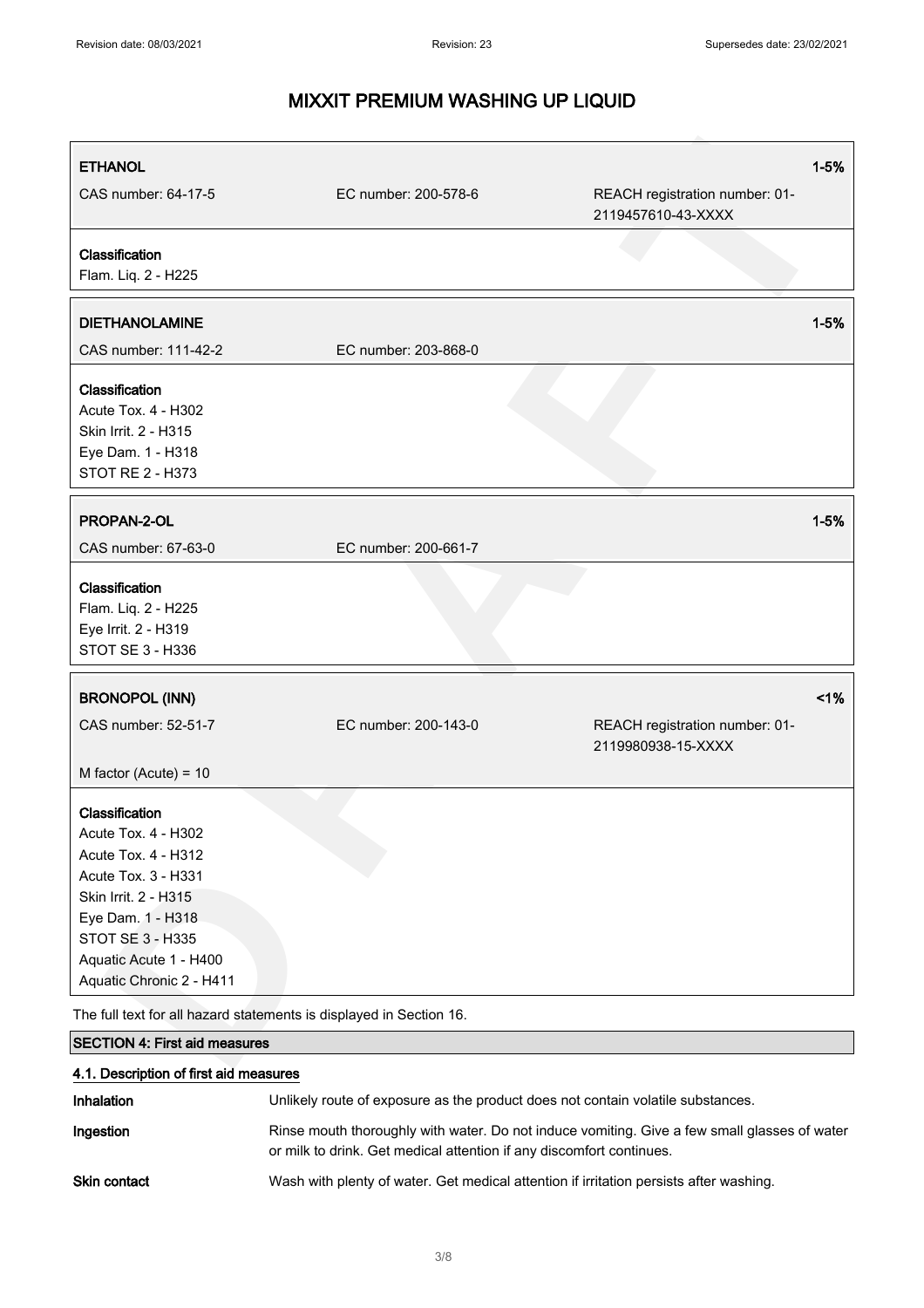| Eye contact                                                | Rinse cautiously with water for several minutes. Remove any contact lenses and open eyelids<br>wide apart. Continue to rinse for at least 10 minutes. Get medical attention.                                                                             |
|------------------------------------------------------------|----------------------------------------------------------------------------------------------------------------------------------------------------------------------------------------------------------------------------------------------------------|
|                                                            | 4.2. Most important symptoms and effects, both acute and delayed                                                                                                                                                                                         |
| Inhalation                                                 | The product is considered to be a low hazard under normal conditions of use.                                                                                                                                                                             |
| Ingestion                                                  | No specific symptoms known. May be harmful if swallowed.                                                                                                                                                                                                 |
| Skin contact                                               | Causes skin irritation.                                                                                                                                                                                                                                  |
| Eye contact                                                | Causes serious eye damage.                                                                                                                                                                                                                               |
|                                                            | 4.3. Indication of any immediate medical attention and special treatment needed                                                                                                                                                                          |
| Notes for the doctor                                       | No specific recommendations.                                                                                                                                                                                                                             |
| <b>Specific treatments</b>                                 | Treat symptomatically.                                                                                                                                                                                                                                   |
| <b>SECTION 5: Firefighting measures</b>                    |                                                                                                                                                                                                                                                          |
| 5.1. Extinguishing media                                   |                                                                                                                                                                                                                                                          |
| Suitable extinguishing media                               | Use fire-extinguishing media suitable for the surrounding fire.                                                                                                                                                                                          |
| 5.2. Special hazards arising from the substance or mixture |                                                                                                                                                                                                                                                          |
| <b>Hazardous combustion</b><br>products                    | Thermal decomposition or combustion products may include the following substances:<br>Irritating gases or vapours.                                                                                                                                       |
| 5.3. Advice for firefighters                               |                                                                                                                                                                                                                                                          |
| Protective actions during<br>firefighting                  | Avoid breathing fire gases or vapours. Control run-off water by containing and keeping it out<br>of sewers and watercourses.                                                                                                                             |
| Special protective equipment<br>for firefighters           | Use protective equipment appropriate for surrounding materials. Firefighter's clothing<br>conforming to European standard EN469 (including helmets, protective boots and gloves) will<br>provide a basic level of protection for chemical incidents.     |
| <b>SECTION 6: Accidental release measures</b>              |                                                                                                                                                                                                                                                          |
|                                                            | 6.1. Personal precautions, protective equipment and emergency procedures                                                                                                                                                                                 |
| <b>Personal precautions</b>                                | Avoid contact with eyes and prolonged skin contact. Take care as floors and other surfaces<br>may become slippery. Do not touch or walk into spilled material.                                                                                           |
| 6.2. Environmental precautions                             |                                                                                                                                                                                                                                                          |
| <b>Environmental precautions</b>                           | The product contains a substance which is toxic to aquatic organisms. Avoid discharge to the<br>aquatic environment.                                                                                                                                     |
| 6.3. Methods and material for containment and cleaning up  |                                                                                                                                                                                                                                                          |
| Methods for cleaning up                                    | Absorb in vermiculite, dry sand or earth and place into containers. Flush contaminated area<br>with plenty of water. Discharge of small quantities to the sewer with plenty of water may be<br>permitted. Wash thoroughly after dealing with a spillage. |
| 6.4. Reference to other sections                           |                                                                                                                                                                                                                                                          |
| Reference to other sections                                | For personal protection, see Section 8. For waste disposal, see Section 13.                                                                                                                                                                              |
| <b>SECTION 7: Handling and storage</b>                     |                                                                                                                                                                                                                                                          |
| 7.1. Precautions for safe handling                         |                                                                                                                                                                                                                                                          |
| <b>Usage precautions</b>                                   | For professional users only. Avoid contact with eyes and prolonged skin contact.                                                                                                                                                                         |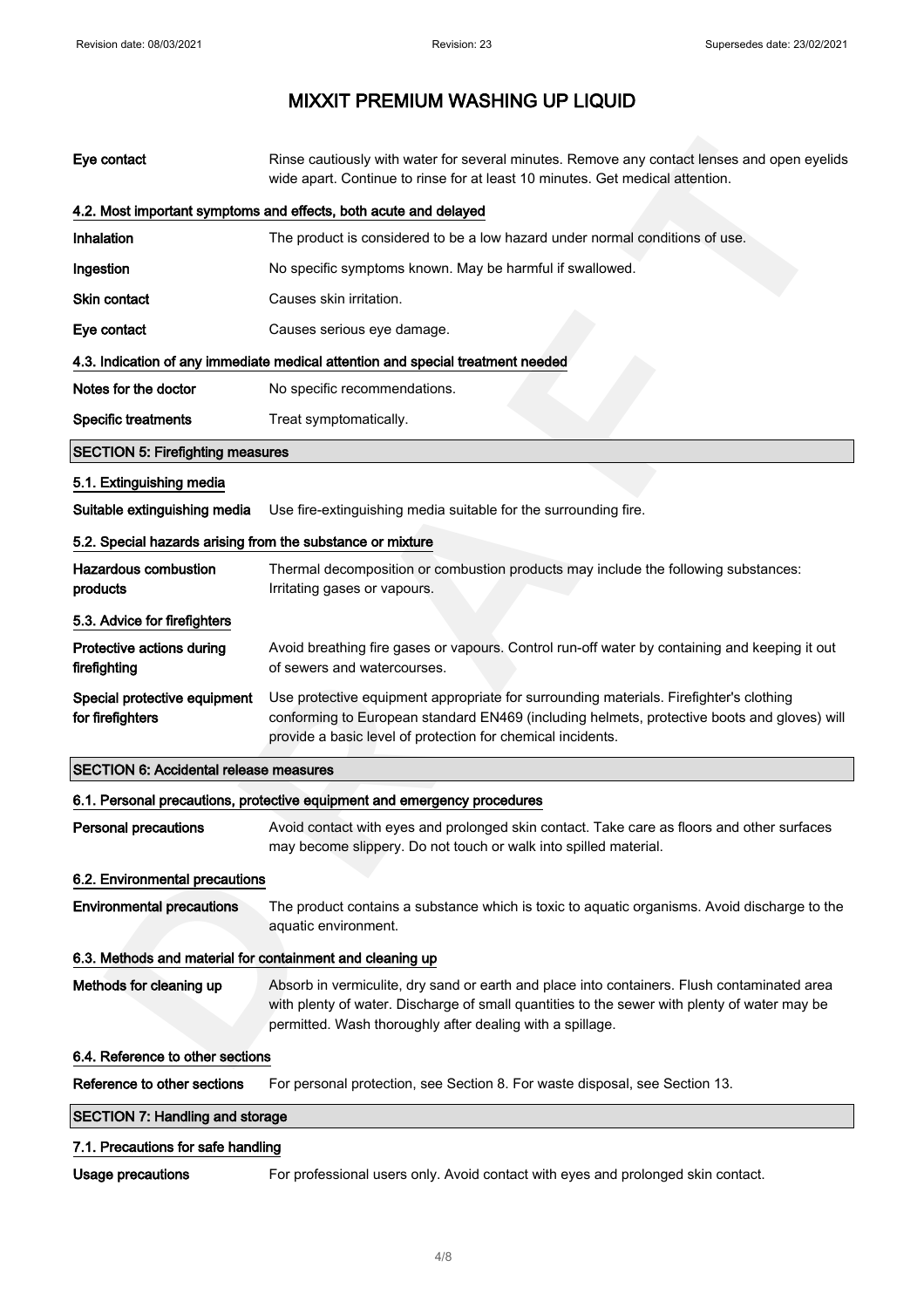| Advice on general<br>occupational hygiene               | Wash hands thoroughly after handling.                                                 |
|---------------------------------------------------------|---------------------------------------------------------------------------------------|
|                                                         | 7.2. Conditions for safe storage, including any incompatibilities                     |
| Storage precautions                                     | Store in tightly-closed, original container in a dry, cool and well-ventilated place. |
| Storage class                                           | Chemical storage.                                                                     |
| 7.3. Specific end use(s)                                |                                                                                       |
| Specific end use(s)                                     | The identified uses for this product are detailed in Section 1.2.                     |
| <b>SECTION 8: Exposure controls/Personal protection</b> |                                                                                       |

### 8.1. Control parameters

### Occupational exposure limits

### ETHANOL

#### 8.2. Exposure controls

### Protective equipment



| Advice on general                                           | Wash hands thoroughly after handling.                                                                                                                                                                                                                            |
|-------------------------------------------------------------|------------------------------------------------------------------------------------------------------------------------------------------------------------------------------------------------------------------------------------------------------------------|
| occupational hygiene                                        |                                                                                                                                                                                                                                                                  |
|                                                             | 7.2. Conditions for safe storage, including any incompatibilities                                                                                                                                                                                                |
| <b>Storage precautions</b>                                  | Store in tightly-closed, original container in a dry, cool and well-ventilated place.                                                                                                                                                                            |
| Storage class                                               | Chemical storage.                                                                                                                                                                                                                                                |
| 7.3. Specific end use(s)                                    |                                                                                                                                                                                                                                                                  |
| Specific end use(s)                                         | The identified uses for this product are detailed in Section 1.2.                                                                                                                                                                                                |
| <b>SECTION 8: Exposure controls/Personal protection</b>     |                                                                                                                                                                                                                                                                  |
| 8.1. Control parameters                                     |                                                                                                                                                                                                                                                                  |
| Occupational exposure limits                                |                                                                                                                                                                                                                                                                  |
| <b>ETHANOL</b>                                              |                                                                                                                                                                                                                                                                  |
| Short-term exposure limit (15-minute): WEL                  | Long-term exposure limit (8-hour TWA): WEL 1000 ppm 1920 mg/m <sup>3</sup>                                                                                                                                                                                       |
| WEL = Workplace Exposure Limit.                             |                                                                                                                                                                                                                                                                  |
| 8.2. Exposure controls                                      |                                                                                                                                                                                                                                                                  |
| Protective equipment                                        |                                                                                                                                                                                                                                                                  |
|                                                             |                                                                                                                                                                                                                                                                  |
| Eye/face protection                                         | Eyewear complying with an approved standard should be worn if a risk assessment indicates<br>eye contact is possible. Personal protective equipment for eye and face protection should<br>comply with European Standard EN166.                                   |
| Hand protection                                             | It is recommended that chemical-resistant, impervious gloves are worn. To protect hands from<br>chemicals, gloves should comply with European Standard EN374. Wear protective gloves<br>made of the following material: Rubber (natural, latex). Nitrile rubber. |
| Hygiene measures                                            | No specific hygiene procedures recommended but good personal hygiene practices should<br>always be observed when working with chemical products.                                                                                                                 |
| <b>Respiratory protection</b>                               | No specific requirements are anticipated under normal conditions of use.                                                                                                                                                                                         |
| <b>SECTION 9: Physical and chemical properties</b>          |                                                                                                                                                                                                                                                                  |
| 9.1. Information on basic physical and chemical properties  |                                                                                                                                                                                                                                                                  |
| Appearance                                                  | Liquid.                                                                                                                                                                                                                                                          |
| Colour                                                      | Green.                                                                                                                                                                                                                                                           |
| Odour                                                       | Mild. Alcoholic.                                                                                                                                                                                                                                                 |
| pH                                                          | pH (concentrated solution): 8.5 - 9.5                                                                                                                                                                                                                            |
| Initial boiling point and range $100^{\circ}$ C @ 760 mm Hg |                                                                                                                                                                                                                                                                  |

#### 9.1. Information on basic physical and chemical properties

| Appearance                      | Liquid.                               |
|---------------------------------|---------------------------------------|
| Colour                          | Green.                                |
| Odour                           | Mild. Alcoholic.                      |
| рH                              | pH (concentrated solution): 8.5 - 9.5 |
| Initial boiling point and range | 100°C @ 760 mm Hg                     |
| Flash point                     | Not applicable.                       |
| Other flammability              | Not applicable.                       |
| <b>Relative density</b>         | $\sim$ 1.04 @ °C                      |
| Solubility(ies)                 | Soluble in water.                     |
| Auto-ignition temperature       | Not applicable.                       |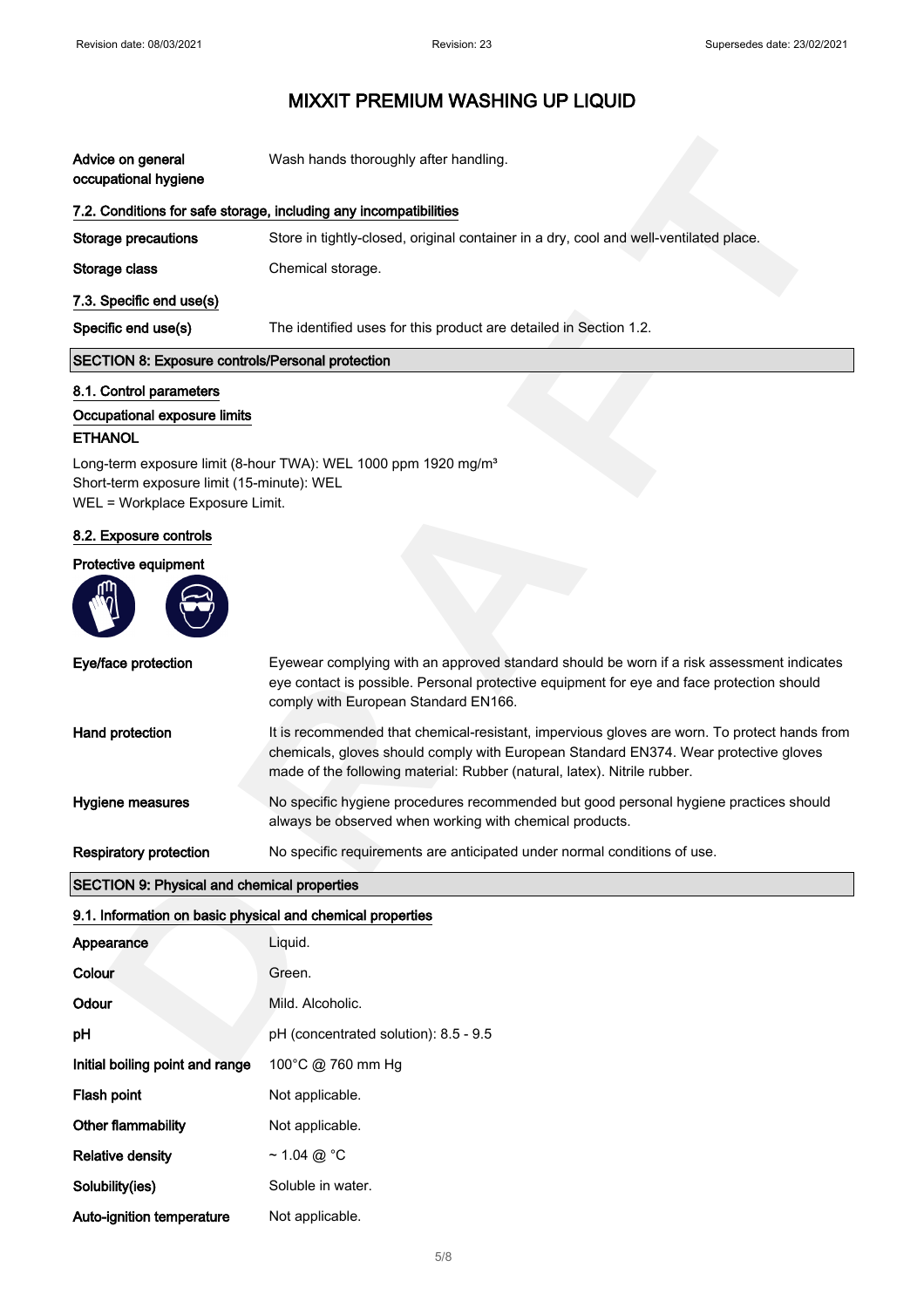| <b>Decomposition Temperature</b>                                           | Not determined.                                                                   |
|----------------------------------------------------------------------------|-----------------------------------------------------------------------------------|
| <b>Viscosity</b>                                                           | 200 - 240 cP @ 20°C                                                               |
| <b>Oxidising properties</b>                                                | Does not meet the criteria for classification as oxidising.                       |
| 9.2. Other information                                                     |                                                                                   |
| Refractive index                                                           | $30 - 33$                                                                         |
| Volatile organic compound                                                  | This product contains a maximum VOC content of 5 %.                               |
| <b>SECTION 10: Stability and reactivity</b>                                |                                                                                   |
| 10.1. Reactivity                                                           |                                                                                   |
| Reactivity                                                                 | There are no known reactivity hazards associated with this product.               |
| 10.2. Chemical stability                                                   |                                                                                   |
| <b>Stability</b>                                                           | Stable at normal ambient temperatures and when used as recommended.               |
| 10.3. Possibility of hazardous reactions                                   |                                                                                   |
| Possibility of hazardous<br>reactions                                      | Under normal conditions of storage and use, no hazardous reactions will occur.    |
| 10.4. Conditions to avoid                                                  |                                                                                   |
| <b>Conditions to avoid</b>                                                 | There are no known conditions that are likely to result in a hazardous situation. |
| 10.5. Incompatible materials                                               |                                                                                   |
| Materials to avoid                                                         | No specific requirements are anticipated under normal conditions of use.          |
| 10.6. Hazardous decomposition products                                     |                                                                                   |
| Hazardous decomposition<br>products                                        | Does not decompose when used and stored as recommended.                           |
| <b>SECTION 11: Toxicological information</b>                               |                                                                                   |
| 11.1. Information on toxicological effects                                 |                                                                                   |
| <b>Toxicological effects</b>                                               | Information given is based on data of the components and of similar products.     |
| Acute toxicity - oral<br>ATE oral (mg/kg)                                  | 28,571.43                                                                         |
| Acute toxicity - inhalation<br><b>ATE inhalation (dusts/mists</b><br>mg/l) | 588.0                                                                             |
| Skin corrosion/irritation                                                  |                                                                                   |
| Skin corrosion/irritation                                                  | Causes skin irritation.                                                           |
| <b>Extreme pH</b>                                                          | Moderate $pH$ ( $> 2$ and $< 11.5$ ).                                             |
| Serious eye damage/irritation<br>Serious eye damage/irritation             | Causes serious eye damage.                                                        |
| Inhalation                                                                 | Considered to be a low inhalation hazard at normal workplace temperatures.        |
| Ingestion                                                                  | No specific symptoms known. May be harmful if swallowed.                          |
| Skin contact                                                               | Causes skin irritation.                                                           |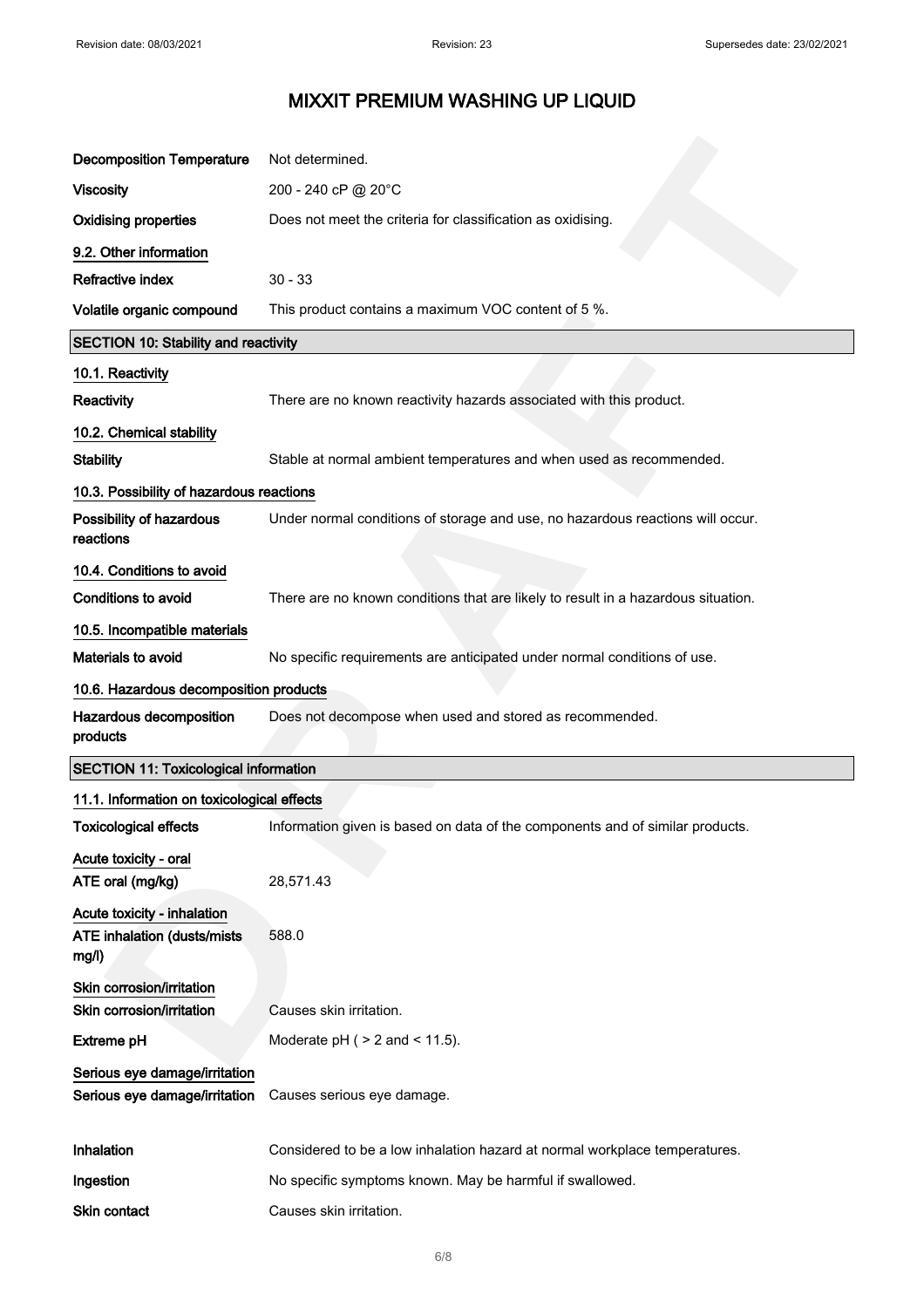| Eye contact                                                                            | Causes serious eye damage.                                                                                                                        |
|----------------------------------------------------------------------------------------|---------------------------------------------------------------------------------------------------------------------------------------------------|
|                                                                                        |                                                                                                                                                   |
| <b>Medical considerations</b>                                                          | Pre-existing eye problems.                                                                                                                        |
| <b>SECTION 12: Ecological information</b>                                              |                                                                                                                                                   |
| Ecotoxicity                                                                            | The product contains substances which are toxic to aquatic organisms and which may cause<br>long-term adverse effects in the aquatic environment. |
| 12.1. Toxicity                                                                         |                                                                                                                                                   |
| <b>Toxicity</b>                                                                        | Very toxic to aquatic organisms.                                                                                                                  |
| 12.2. Persistence and degradability                                                    |                                                                                                                                                   |
|                                                                                        | Persistence and degradability The product is moderately biodegradable.                                                                            |
| 12.3. Bioaccumulative potential                                                        |                                                                                                                                                   |
| <b>Bioaccumulative potential</b>                                                       | The product does not contain any substances expected to be bioaccumulating.                                                                       |
| 12.4. Mobility in soil                                                                 |                                                                                                                                                   |
| <b>Mobility</b>                                                                        | Soluble in water.                                                                                                                                 |
| 12.5. Results of PBT and vPvB assessment                                               |                                                                                                                                                   |
| Results of PBT and vPvB<br>assessment                                                  | This product does not contain any substances classified as PBT or vPvB.                                                                           |
| 12.6. Other adverse effects                                                            |                                                                                                                                                   |
| Other adverse effects                                                                  | None known.                                                                                                                                       |
|                                                                                        |                                                                                                                                                   |
|                                                                                        |                                                                                                                                                   |
| 13.1. Waste treatment methods                                                          |                                                                                                                                                   |
| <b>General information</b>                                                             | Care should be taken when handling emptied containers that have not been thoroughly<br>cleaned or rinsed out.                                     |
| <b>Disposal methods</b>                                                                | Dispose of waste to licensed waste disposal site in accordance with the requirements of the<br>local Waste Disposal Authority.                    |
| <b>SECTION 13: Disposal considerations</b><br><b>SECTION 14: Transport information</b> |                                                                                                                                                   |
| General                                                                                | The product is not covered by international regulations on the transport of dangerous goods<br>(IMDG, IATA, ADR/RID).                             |
| 14.1. UN number                                                                        |                                                                                                                                                   |
| Not applicable.                                                                        |                                                                                                                                                   |
| 14.2. UN proper shipping name                                                          |                                                                                                                                                   |
| Not applicable.                                                                        |                                                                                                                                                   |
| 14.3. Transport hazard class(es)                                                       |                                                                                                                                                   |
| No transport warning sign required.                                                    |                                                                                                                                                   |
| 14.4. Packing group                                                                    |                                                                                                                                                   |
| Not applicable.                                                                        |                                                                                                                                                   |
| 14.5. Environmental hazards                                                            |                                                                                                                                                   |